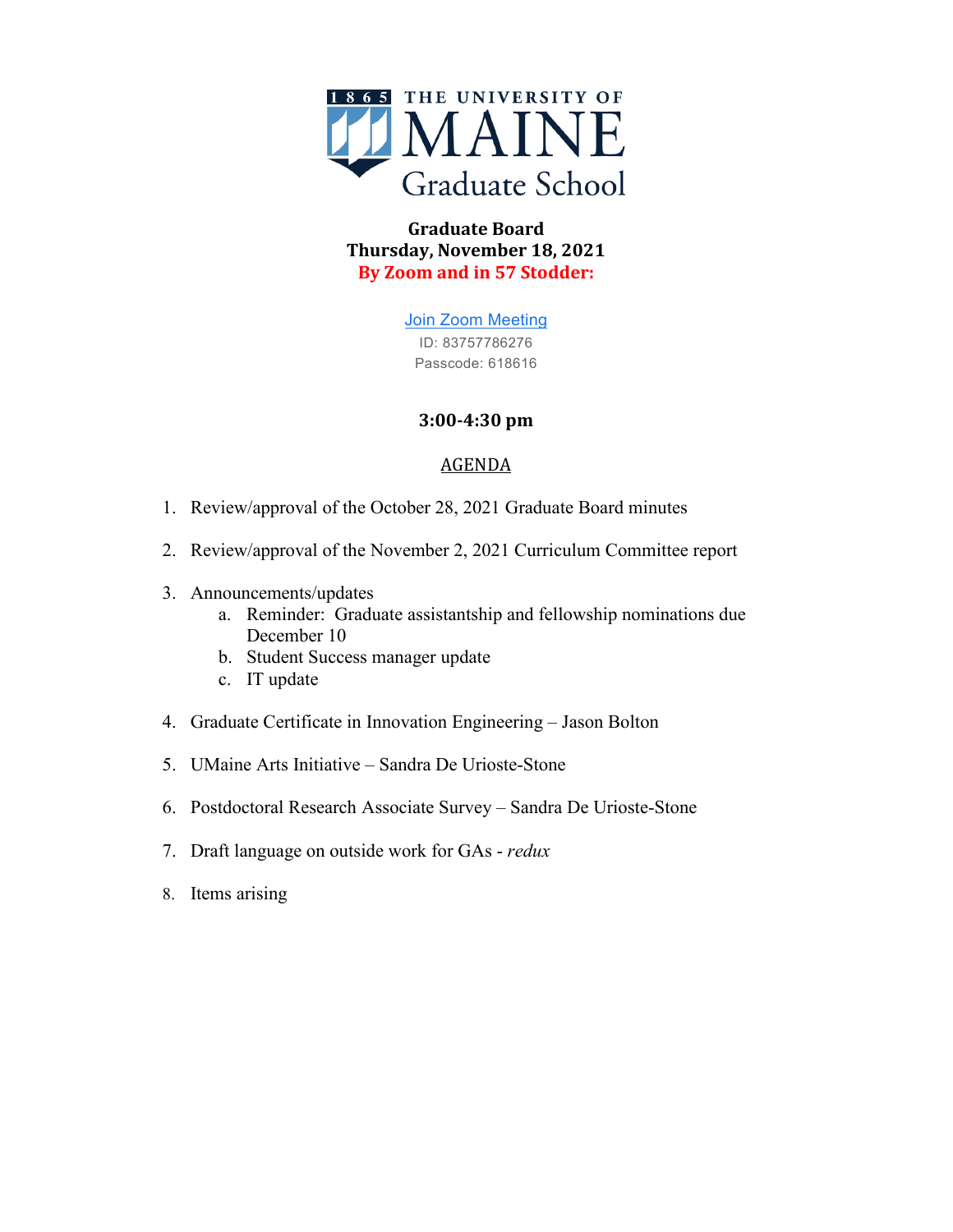

## **Graduate Board Thursday, October 28, 2021 By Zoom:**

[Join Zoom Meeting](https://www.google.com/url?q=https://maine.zoom.us/j/84593608997?pwd%3DbTYrR1FaeGhlTVA1YjBVaDgwYm9aQT09&sa=D&source=calendar&ust=1635685479000634&usg=AOvVaw0xr6DaIVEkm83YsLwVQRMY) ID: 84593608997 Passcode: 394892

# **3:00-4:30 pm**

### AGENDA

Meeting Called to Order: 3:05pm

Attendance: E. Allan, J. Artesani, J. Ballinger, T. Bowden, S. Butler, A. Cruz-Uribe, S. Delcourt, S. De Urioste–Stone, D. Dryer, S. Ell, S. Fraver, J. Gill, A. Goupee, W. Gramlich, V. Herbert, K. Huguenard, S. Klein, A. Knightly, Z. Ludington, J. McClymer, H.Onsrud, E. Pandiscio, P. Poirier, L. Rickard, J. Romero-Gomez, D. Rooks-Ellis, J. Stoll, G. (P.)Van Walsum, Z. Zhang, Y.Zhu.

Guests: Crystal Burgess, Graduate Communications Director, Fiona Libby Graduate Recruitment Director, Associate Provost Jessica Miller

- 1. Review/approval of the September 30, 2021 Graduate Board minutes S. Klein motion to accept the minutes, J. Gill 2nd Unanimous approval – Peter Van Walsum abstained
- 2. Review/approval of the October 5, 2021 Curriculum Committee report Packet has been split into two links for ease of reading and locating information. D. Rooks Ellis – motion to approve S. Butler –  $2<sup>nd</sup>$ Unanimous approval

# *New Courses:*

- o **COS 542** Cloud Computing
- o **COS 573** Computer Vision
- o **MBA 637** Global Supply Chain Networks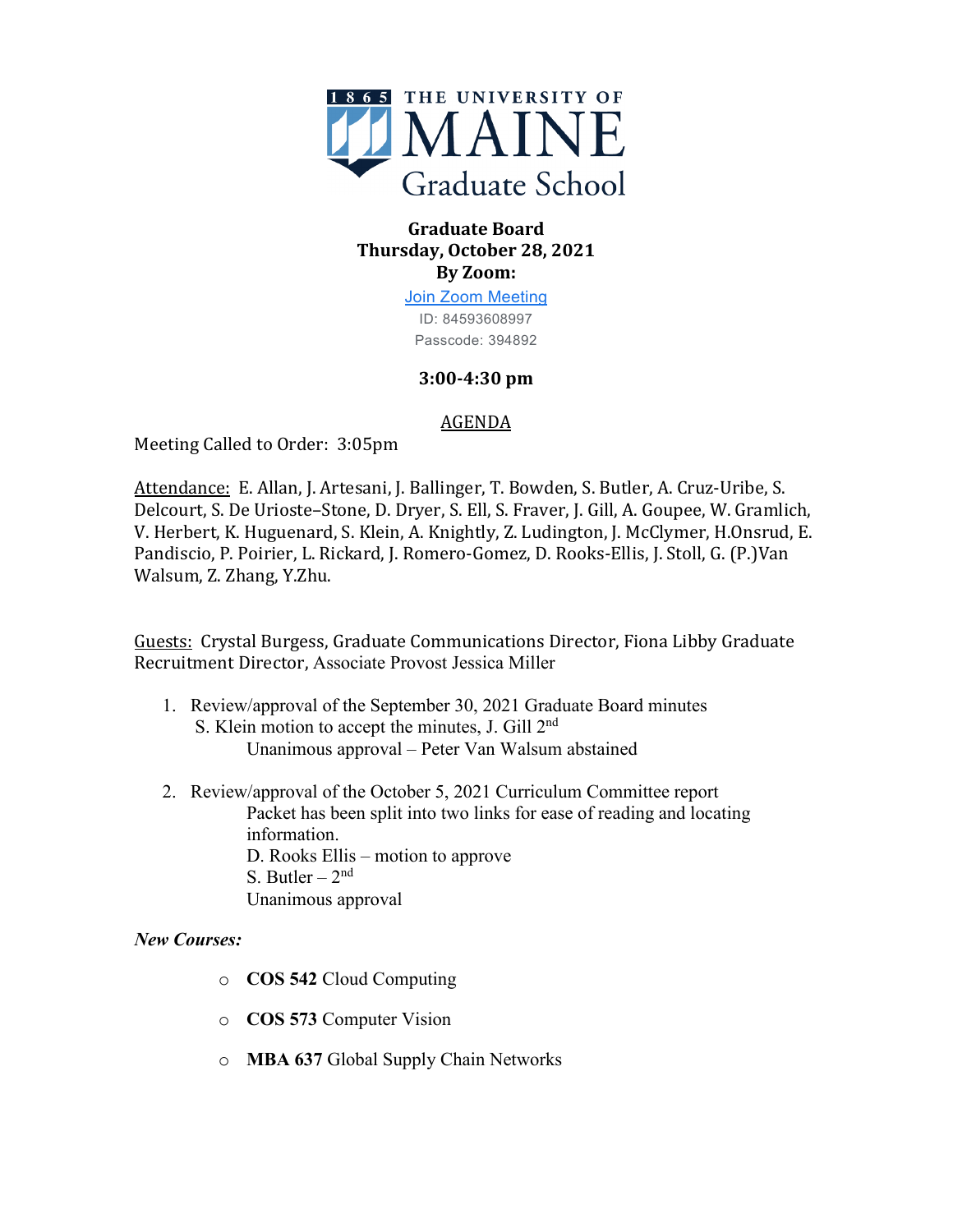#### *Modifications:*

- o **BUA 601** Data Analysis for Business
- o **ECE 515** Random Variables and Stochastic Processes
- o **ECE 585** Fundamentals of Wireless Communication
- o **MBA 609** Financial Statement Analysis
- o **MBA 626** Management of Contemporary Organizations
- o **MBA 649** Management Policy
- o **MBA 651** Financial Management
- o **MBA 670** Managerial Marketing
- o **SED 505** Diversity of Development in Childhood

D. Rooks-Ellis mentioned that she appreciated the change to online forms for course proposals and modifications.

S. Delcourt mentioned that we know that Smartsheet is not a perfect solution. We would like to invest in Kauli Build, but it is a major investment that may require UMaine or UMS to invest in an enterprise license in order to make it happen.

Smartsheet– can be rejected at any point which will then allow the document to be edited. (Information is saved and can be edited once submitted by the use of "rejection" on any level of approval).

- 3. Announcements/updates
	- a. We will be able to offer hybrid technology starting next month for anyone who wishes to attend the Graduate Board meeting in person. (Graduate School has purchased a "Meeting Owl" to help make this happen.)
	- b. Final fall enrollment numbers Census  $10/15$  record numbers for graduate enrollment.
		- i. 2542 total graduate students (2414 previous record)
		- ii. 532 doctoral students (514 previous record)
		- iii. Undergrad enrollment was essentially flat. MBA has trended up, as well as grad programs in Education, Food science, and in SCIS.
		- iv. Z. Ludington asked about our trends vs. other Graduate Schools Most graduate schools have experienced growth in online enrollment since the pandemic. Additionally, graduate enrollment is typically higher when economy is down.

S. Butler asked about withdrawal rates – They were higher for grad this fall. Delcourt mentioned that with high online enrollment, these programs seem to see more drops due to technology, workload, etc. Pat Poirier – mentioned that the graduate nursing program is seeing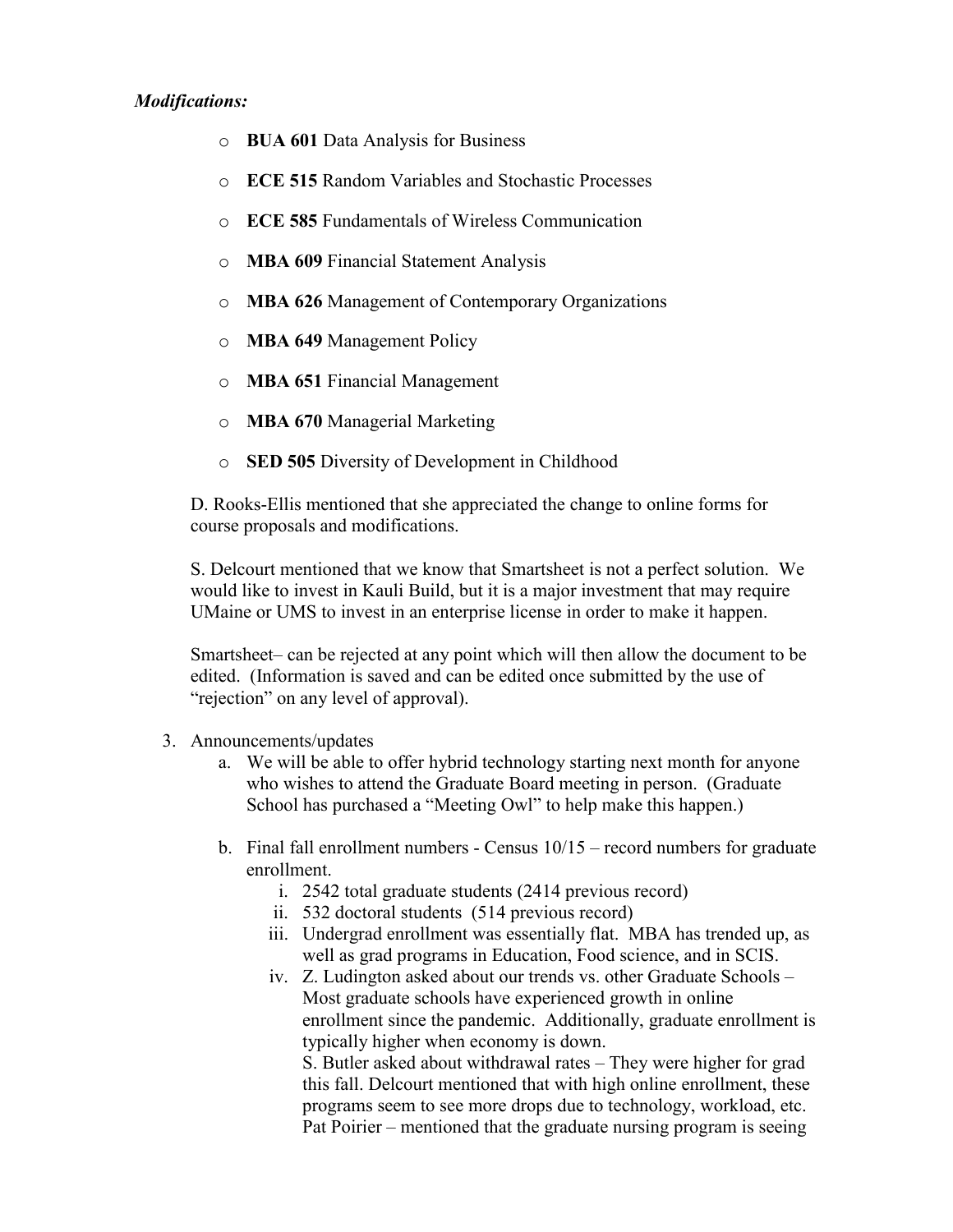a lot of drops – working nurses struggling with balancing school work, as well as fewer applicants than usual.

c. Call for applications for Flagship Doctoral Fellowships – as was the case last year non-STEM programs are being given a priority for selection based on fewer funded students in these programs. However, STEM doctoral programs may apply also. Due Friday, December 10, 2021. Nomination email will be sent out soon to Graduate Program Coordinators, Grad Board, and Administrative Staff soon.

> The Graduate School is in the process of finalizing the other awards: Chase, Hunter, Waldron and the shared TA's – will all have a December 10 deadline for submission.

> > W. Gramlich – question regarding shared  $TA$ 's – new students vs. current students. Delcourt replied that there is an early nomination deadline for current students but funding decisions may be deferred to the second deadline (first Friday in February), if early offers are not made.

- d. GB meeting time further discussion if we could consider having meetings during the regular public school hours (S.Klein suggestion)
	- i. A. Cruz-Uribe & J. Gill both have planned faculty requirements for next fall based on the current meeting time.
	- ii. A. Cruz-Uribe appreciated Scott's bringing up the childcare issue and openness to change
- e. GSG grants GAG annual audit found that any awards over \$6000 must be reported for taxation. Grad School has been working with GSG to find the best way to award these funds while avoiding the tax reporting issue.
	- i. Juan Romero University of Florida all travel funds go to the department for the student's use. Similarly, because the UMS uses Concur, travel is arranged for students at the departmental level.
	- ii. Josh Stoll, SMS administrative burden may be an issue with departments receiving funds. S. Butler & J. Gill shared the opinion that it may be too much burden. S. Delcourt replied that the Graduate School would work with the college financial coordinators and departments to reduce the administrative burden.
- 4. NCFDD Associate Provost Jessica Miller

.

a. National Center for Faculty Development and Diversity Facultydiversity.org University of Maine joined this organization to offer support for faculty at

all levels, including graduate students. Initially started to support minority faculty but has expanded its scope. It is free for the individual– just subscribe through the website (you are a member through University of Maine.) Access to a series of live webinars on a variety of topics of interest to faculty and graduate students, including: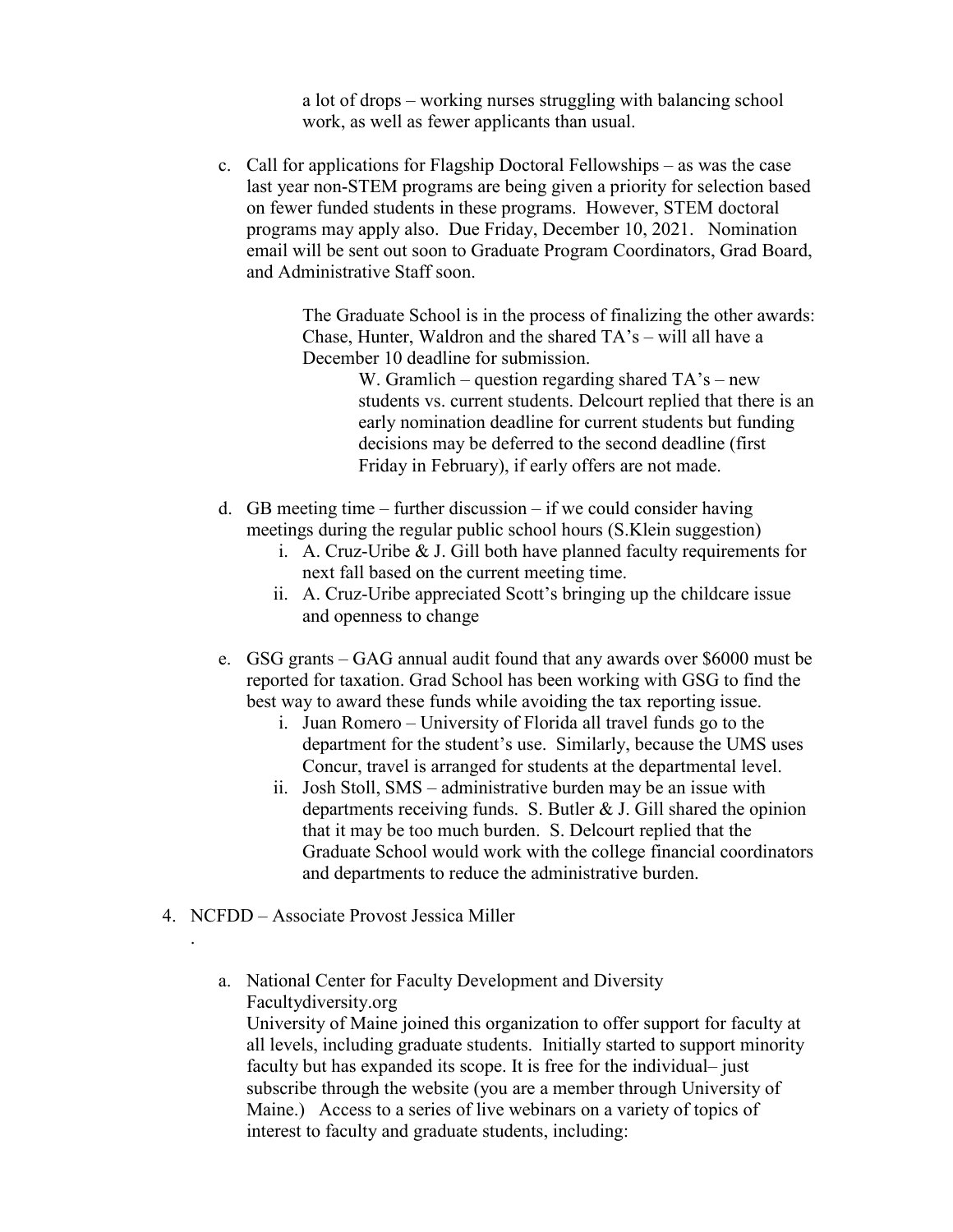- o Building a publishing pipeline
- o Supporting faculty after the pandemic
- o How to overcome writing blocks

About 90 grad students have already registered for a free account, so are participating at a higher rate than UMaine faculty.

Provost's office with support from the college deans is sending 10 faculty to NCFDD boot camp – a 12 week intensive program. UMaine faculty members will be selected across a variety of disciplines. Hope to send a new group of faculty 1-2 times per year.

Jessica is happy to help with any questions – reach out directly.

- 5. Review of 2020-21 Graduate Admissions Cycle and Goal Setting for 2021-22 Fiona Libby, Director of Graduate Recruitment
	- a. See talking points in the October Graduate Board packet
		- i. Students of color admissions from students of color  $16\% +$
		- ii. Applications from students of color 55%+
		- iii. Overall still a lot of room for improvement
		- iv. Fee waiver helped with the increase in diversity
		- v. Research experience can be an obstacle
		- vi. When applicants reach out to faculty Caucasian males are  $+26\%$ more likely to receive a response nationally.
		- vii. How can we help remove barriers for underrepresented minority graduate applicants?
	- b. D. Dryer question data is based on fall 20- fall 21, but low minority participation goes back prior to those years. How much of the disparity is explainable by the more diverse pool? Applications certainly increased. Heightened disparity due to an increase in application pool – and timing of the fee waiver.
	- c. J. Gill international inquiries fee waiver question students took advantage of the fee waiver, and we are holding for the upcoming cycle. Any possibility of a fee waiver based on financial need? F. Libby mentioned that we did discuss that issue with legal and were

challenged a bit on it – (determining fairness, true financial need,etc…)

- d. P. Libby workshop on DEI recently attended.
	- i. IPEDS categories are being used.
	- ii. Fiona & Crystal will look into how it is being worded, etc…
	- iii. S. Klein echoed J. Gill's comments about many international applicants received during the fee waiver period. Is a pre-review happening now in the Graduate School? Can we participate? We had a lot of unqualified applicants in the process. Fiona offered her help to Sharon.
- e. Fee waivers should they be based upon merit? Should they be based on a quota by program? Grad School can help with application reviews based on those who reach out to Fiona.
- f. We are here to help marketing, strategies, admissions, fee waivers, etc….reach out to Fiona.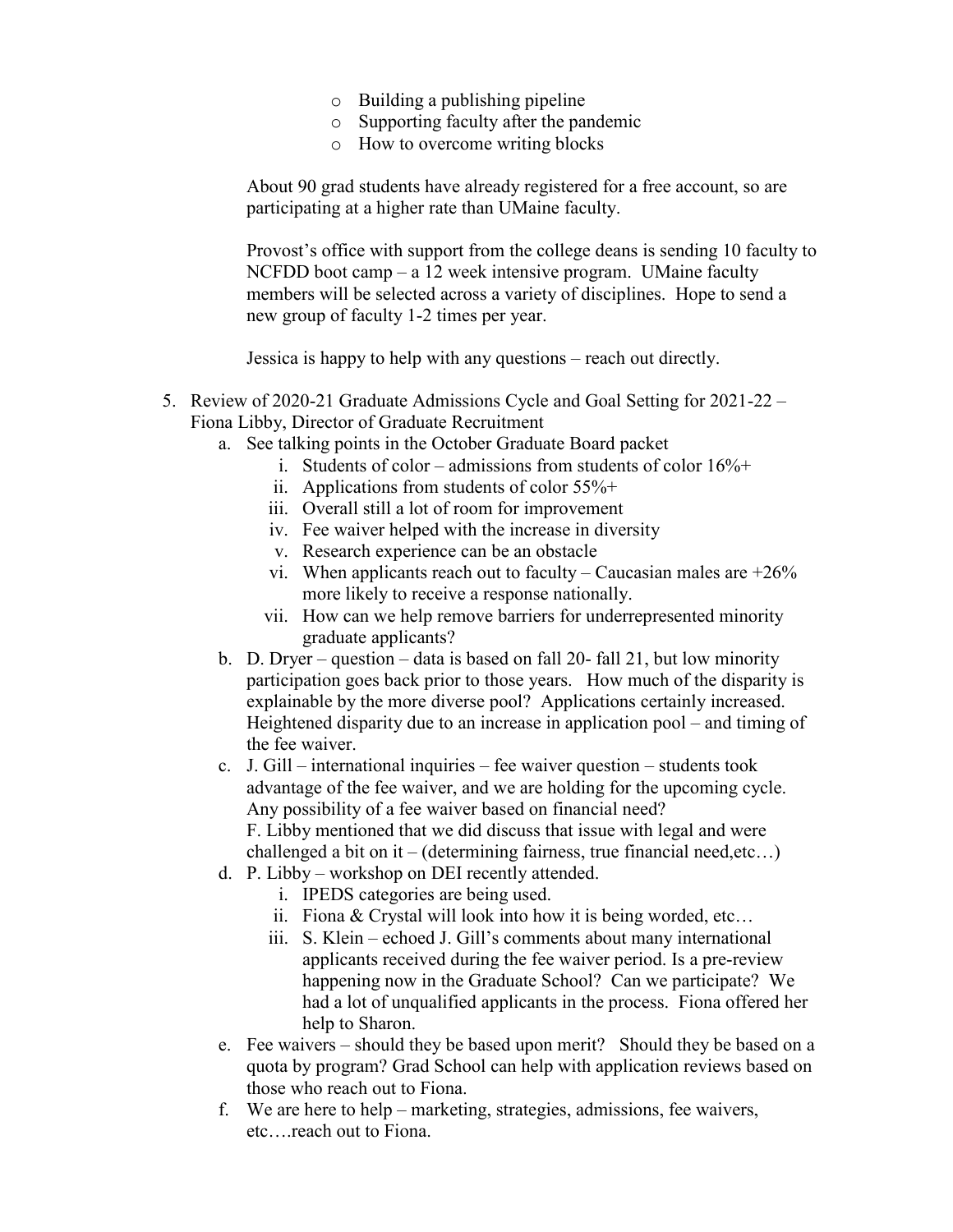- 6. Draft language on additional work for GA's
	- a. Need to clarify the policy due to confusion about what is permitted. Making progress in a graduate program is a major goal of assistantship support. Taking outside employment generally runs contrary to that goal, especially in a thesis / dissertation program where it limits research productivity.
	- b. Goal is to establish a process to review additional work, but be flexible, recognizing the possibility that other income may be needed, or might complement GA's graduate study.
	- c. J. Ballinger has 7 GA's in MBA program and at least 3 have other employment which is not as much of a factor in a non-thesis, professional program.
	- d. J. McClymer tutoring can be helpful for the student professionally and financially for students – how could we include this. S.Delcourt replied that flexibility is important in making these decisions.
	- e. Z. Ludington what do we do if we find out that a student HAS outside employment? This is not easy to address because often there is no way of knowing; however, expectations should still be made clear should an issue arise. Employment within UMaine is much easier to track.
	- f. J. Settele–can we put the responsibility on the departments to make the call?
	- g. S. Klein suggestion: Maybe at the start it could read, "Unless otherwise specified in departmental policy documents, Graduate Assistants may not be employed in any capacity…" The only students that would require permission would be in cases where there is not a departmental policy in place. Z. Zhang added: Perhaps preceding, "Any requests for additional employment..."
	- h. T. Yoo suggested that DEI could be impacted by our instituting a policy on employment. The other side of this issue is the potential negative impact of too much additional work on student progress and success.
	- i. S. Klein should the approval flow be considered? Department could approve routine cases, Graduate School should be involved in more extreme cases. KH – suggestion: Would specifying that "full time employment" outside of the assistantship would require Graduate School approval be helpful?
	- j. Z. Zhang: "We've focused on negatives, but also, some of our students in GSBSE are employed additional in ways that benefit their programs - we don't want to restrict that."
	- k. S. Delcourt thanked everyone for a productive discussion, and said he will take the DRAFT policy back to Graduate Executive Committee and incorporate feedback from Grad Board.
- 7. Pursuing best practices in graduate mentoring
	- a. Draft charge no additional feedback.
	- b. Committee membership still need a College of Engineering faculty representative and 1-2 graduate student representatives.
- 8. Items arising -none

Meeting adjourned 4:45pm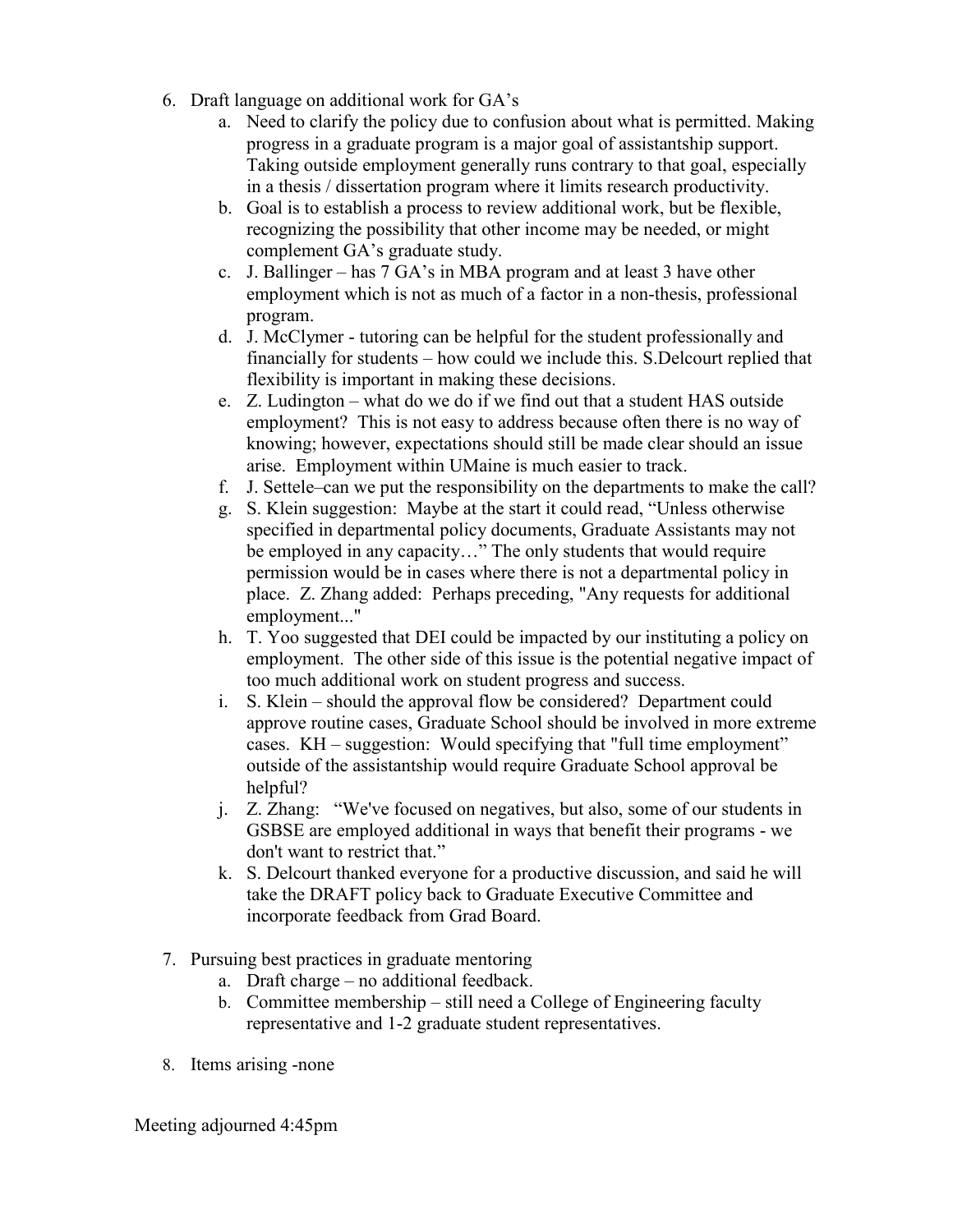### **CURRICULUM COMMITTEE REPORT**

### **The Curriculum Committee met on November 2nd, 2021 and is recommending the following courses to the Graduate Board for approval at its November 18th meeting.**

*New Courses:*

**SFR 556 -** Physical and Mechanical Properties of Sustainable Materials

#### *Modifications:*

- **BIO 504 -** Advanced Developmental Biology
- **FSN 501** Advanced Human Nutrition
- **FSN 506** Nutritional Assessment
- **FSN 508** Nutrition and Aging
- **FSN 530** Integrative and Functional Nutrition